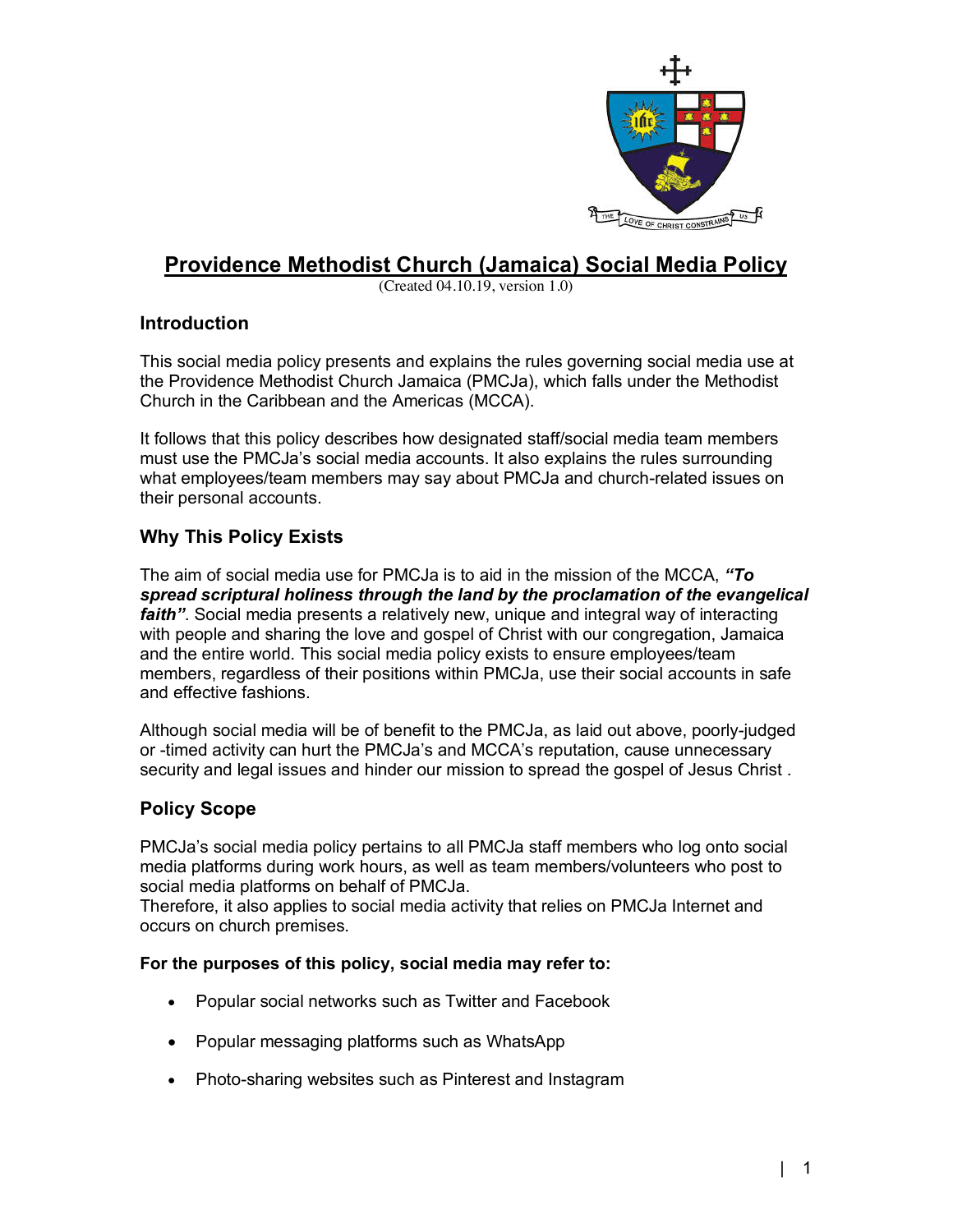

- Professional social networks such as LinkedIn
- Discussion forums such as the ones found on 4chan and Reddit
- Question and answer-based networks such as Quora and Yahoo Answers
- Review systems such as Yelp and Google Reviews

# **Basic Advice and General Guidelines**

Whether PMCJa employees/team members are posting from PMCJa or personal accounts, we encourage them to follow basic best practice rules.

## **Adhere to these standards to avoid common social media mistakes:**

- **Understand the social network.** Different social media platforms have different purposes. For example, it's common to see more personal status updates on Facebook than LinkedIn. Before posting, become familiar with the network by reading FAQs and quickly researching what is and is not acceptable.
- **Correct your own mistakes.** When you make a factual error in a post, create an update to correct it. Deleting or editing the original post should come at your own discretion, depending on the situation.
- **Beware potential security threats.** Hackers can use social networks to distribute spam and malware. They can also launch phishing attempts. You should report suspicious activity, including questionable comments and friend requests.
- **Be careful when sharing information about yourself or others.** Hackers can also use personal information to their advantage.
- **Don't escalate issues.** Responding to other social media users, especially concerning a contentious subject, can result in a heated argument. To avoid such arguments, it may be best to avoid commenting if you feel you may spark conflict.
- **Think before posting.** This is the golden social media rule. Not only should you check grammar and spelling, but ensure there won't be any negative effects of posting a status update. These include creating arguments and divulging sensitive information.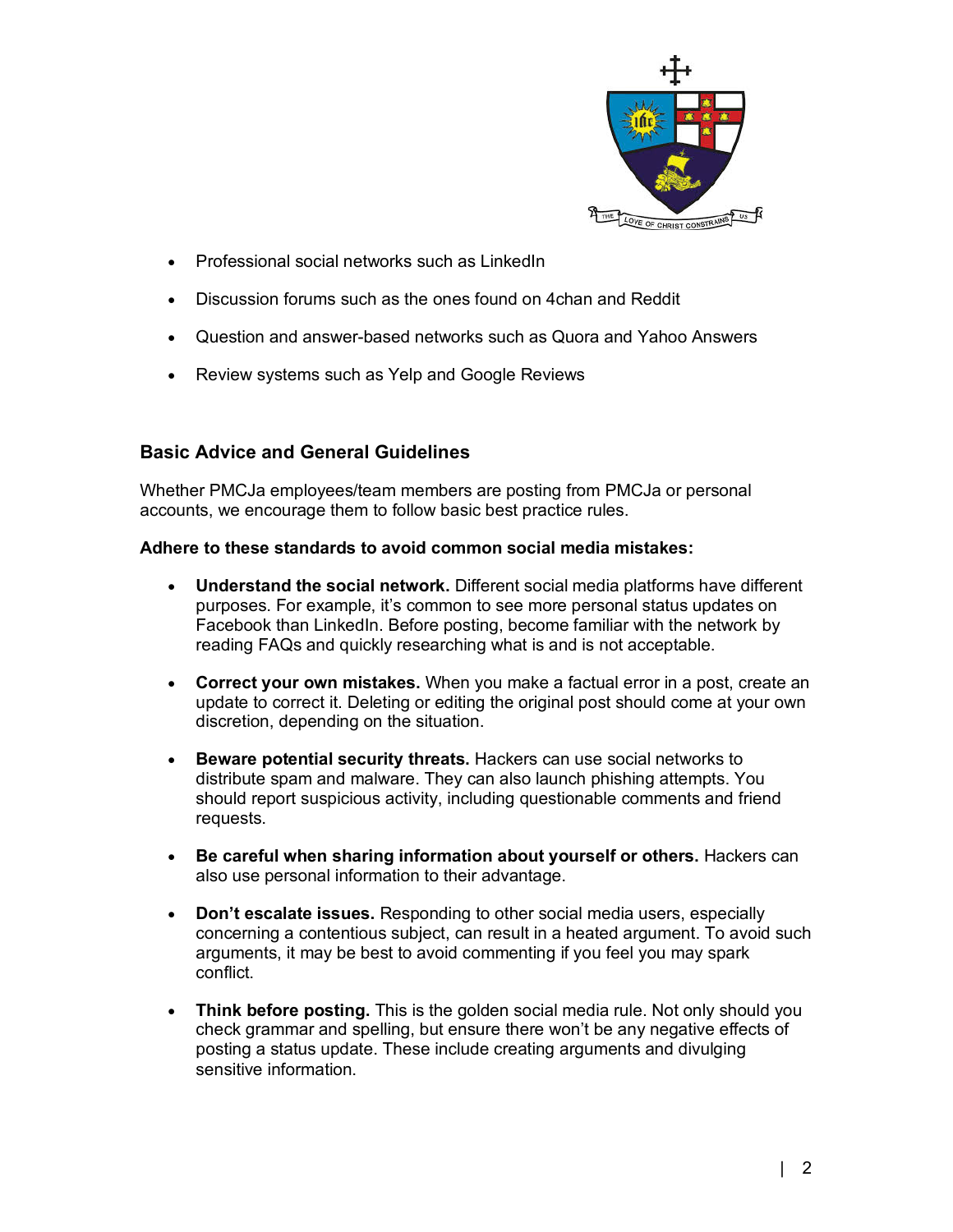

# **Use of PMCJa Social Accounts**

PMCJa social media accounts must only be used and created by authorized individuals for the purpose of meeting defined church goals.

## *Goals and Purposes of PMCJa Social Media Accounts*

As the social media landscape quickly changes and evolves, we encourage team members to think about new ways to use PMCJa social media accounts.

However, account activity should not stray from the church's goals of sharing the love and gospel of Christ.

#### *Approved Users*

Only approved users may access PMCJa social media accounts to perform the aforementioned tasks.

The PMCJa Superintendent minister OR social media team leader will grant authorization. He or she will do so when a team member's role involves creating and executing social media strategies, or researching new and existing target audiences.

The PMCJa only approves certain team members to ensure its social media voice and approach stay consistent, aligning with the church's aims and objectives.

#### *Creating Social Media Accounts Under the Company's Name*

As the PMCJa must explore the advantages and disadvantages of expanding its social media presence into new networks, the Superintendent minister OR social media team leader must approve the creation of PMCJa social media accounts.

If team members see the opportunity to create a social media account that supports church goals, they should pitch their ideas to the Superintendent minister OR social media team leader.

## **Use of Personal Social Media Accounts at Work**

As personal social media use can yield clear professional benefits, such as expanding industry knowledge and connections, PMCJa understands it is advantageous for employees to use personal accounts.

#### **Below are acceptable uses for accessing personal social media accounts during work hours:**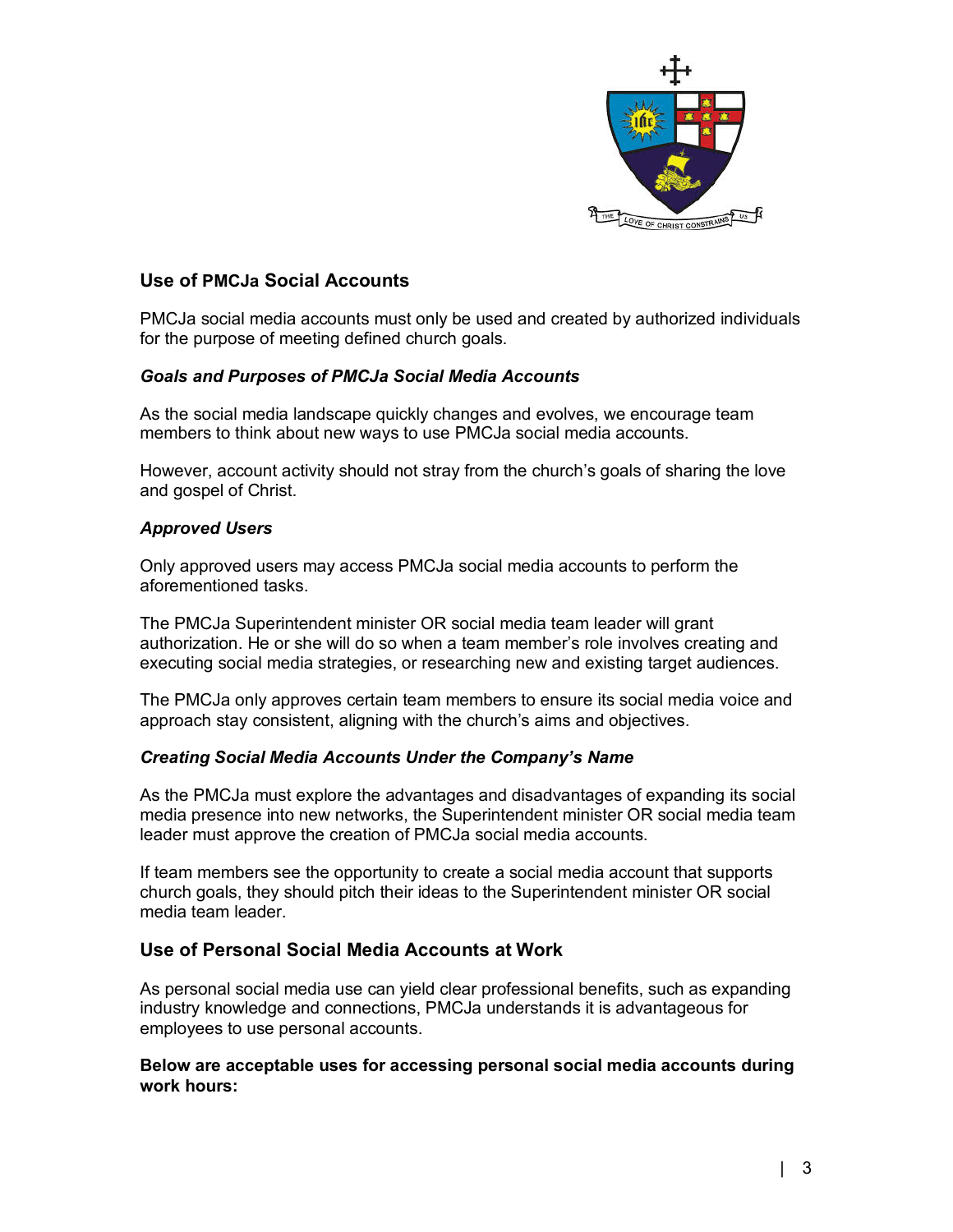

- Church-related research
- Monitoring church accounts
- Connecting and interacting with users who may benefit professional development
- Emergency purposes, such as contacting friends and family members who cannot be reached otherwise

### **Below are unacceptable uses for accessing personal social media accounts during work hours:**

- Browsing friend photos and accounts
- Adding contacts to your networks for non-professional reasons
- Participating in conversations not pertaining to work-related topics
- Browsing, commenting on or otherwise participating in pornographic, illicit or any other unsavoury materials

\*Note that during breaks and lunches, employees may use their personal social media accounts freely\*.

**However, activity should not conflict with the following section.** 

#### **Inappropriate Uses**

#### **Regardless of whether the social media account is personal or under company name, employees should not:**

- Conduct illegal or criminal activities, as defined by local law
- Distribute material that could be interpreted as libelous or defamatory
- Share updates, images and messages that may tarnish the church's public image
- Discuss colleagues, church members and suppliers without their expressed consent
- Harass others by sending them offensive content and messages
- Distribute spam and chain messages